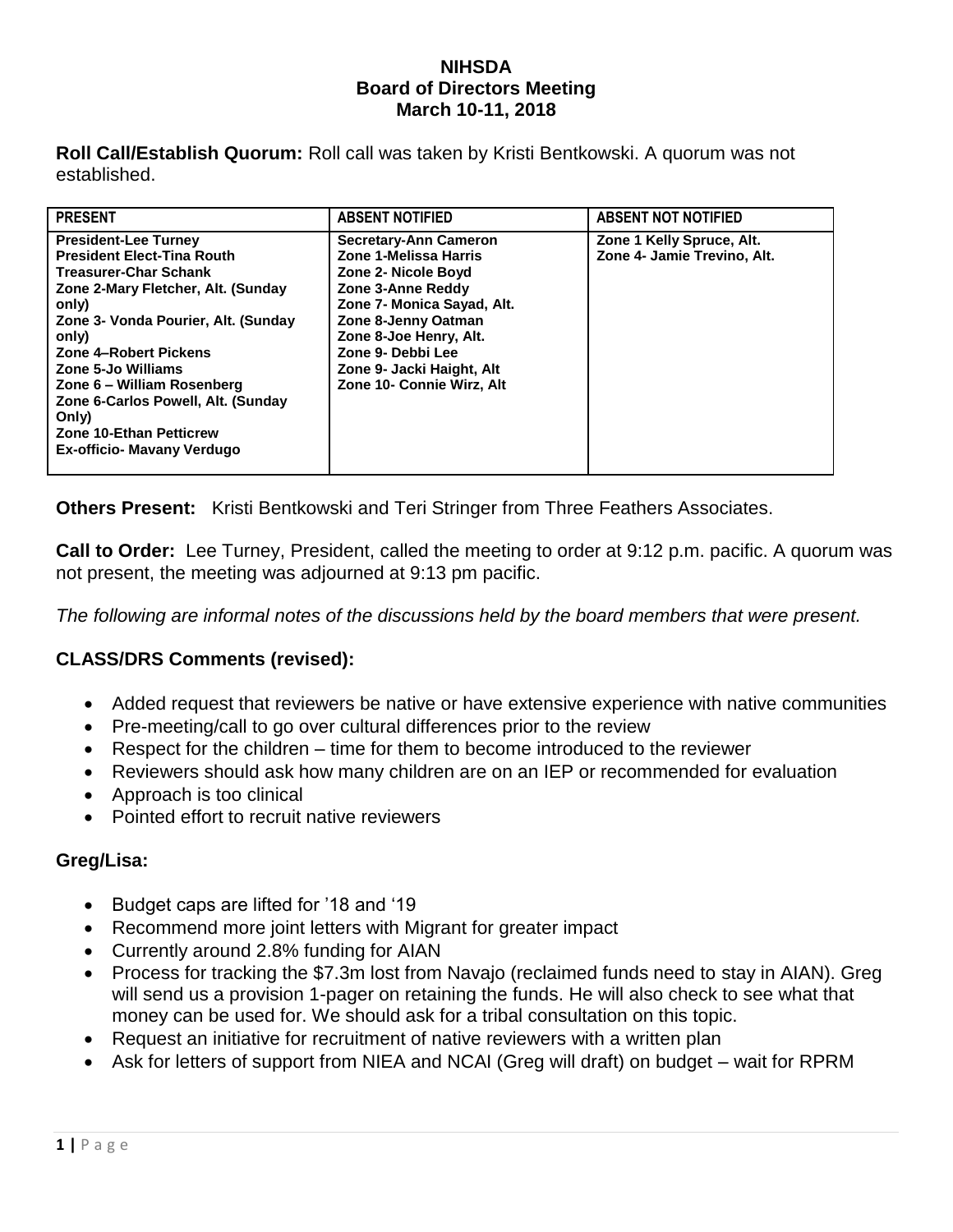\*Ask about process/guidance for CLASS reviewers on travel, being a reviewer if program was in DRS 2048in past.

Char presented the information in the finance reports.

Communications:

- CDA Council: approached us for a partnership. Teri discussed the delays to get reviews and working with tribal colleges (they are not at this time). Not sure how many of our programs utilize CDA. \$1,000/yr for us to be a partner. This might work better at the program level.
- Candid Research: Background check company out of CA (possible corporate member). Not sure how many of their services our programs would use.
	- o MN working so that tribes can contract with the state for background checks
	- $\circ$  In a lot of states the legislature requires state licensure to access the background info \*This needs to be a continued conversation with Ann & Angie
- AIAN Conference: Tina and Char will meet with Nicole to discuss on Monday

Zone Updates:

Zone 5: Communication is an issue. They want to switch to a quarterly meeting.

\*Ask how a program operated by a tribe that is funded outside of Region 12 can be moved to our region

- Zone 6: Trying to get AZ association going again
- Zone 10: AK state grant for HS unequal funding to native programs. To get the money, must be in the QRIS. Causing conflict with non-native programs (upset about losing funding)

Policy Agenda:

 Add adjustment of cost per child (they are requiring program and teacher improvement, but no new money for quality)

Talking Points:

- More on becoming 0-5 grants and moving our grantees
- Prioritize the points

Parent Representative (to NHSA board):

Emailed NHSA to see if they are willing to help fund travel for parent rep. No response yet.

Review of Strategic Plan

- Support the MyPeers
- Need to look at board involvement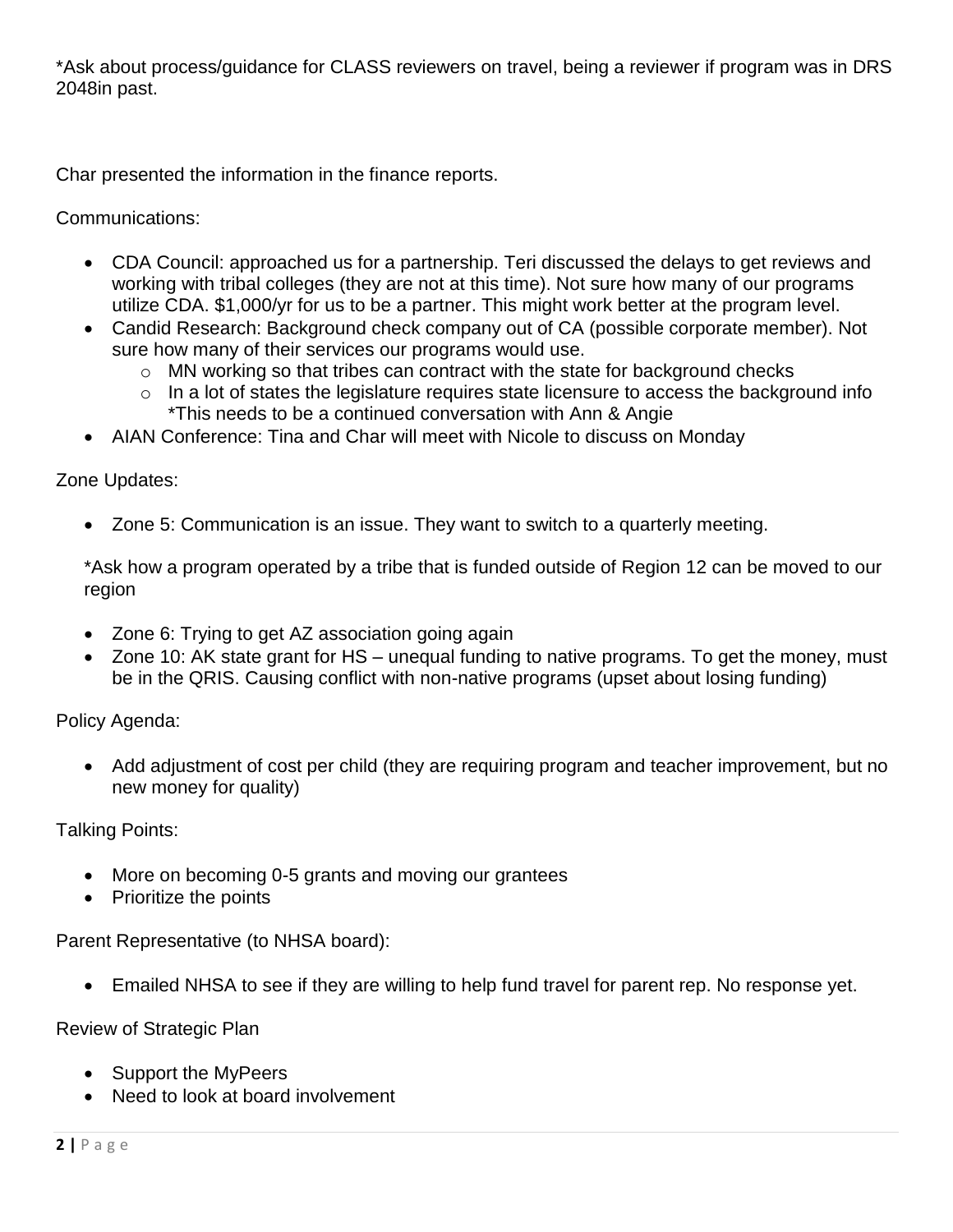Could #3 be a part of our talking points/policy agenda (ask for OHS to fund research into this process) – farm this to TRC

2018 Conference Planning

- During opening session of the conference, tell the story of NIHSDA from past directors' perspective
- Tina R. will sponsor the band cost
- Topics: fiscal standard forms, cost allocation, monitoring, time management, language preservation, CLASS (Instructional Support, Qual. Feedback, Language Modeling, Concept Development – Patrice)

2020 Conference Location

• Mystic Lake, DC

Board Self Evaluation

- Suggestion: non-board members serve on committees (director members)
- Hold a session during the conference about NIHSDA leadership/involvement (new board member candidate)
- \*Teri reach out to all board members
- F2F get back to board development and teambuilding
- 2019 Meet in conjunction with SWC conference
- Quarterly updates on strategic plan
- Need to focus on building relationships (partners & directors)

Governance Committee: discussed suspension and leave of absence policy. Needs to go back to committee

- Need new letter of support to come back after a suspension (of over 30 days)
- Admin leave & suspension needs a time limit
- Suspended at work = suspension from board
- Penalty if you don't notify of suspension??

JOM partnership: There is board support for this. The executive committee needs to look at how we can partner, need to have a meeting with them. Help bridge to public school.

Membership:

- '18-'19 membership invoices will be sent out the end of March
- Currently 89% membership
- Rates for the upper tier members will increase this year
- Corporate members are up at 12 for this year, Associate members are down at only 6

Fund Development: Will sell t-shirts, lanyards, aprons and planners